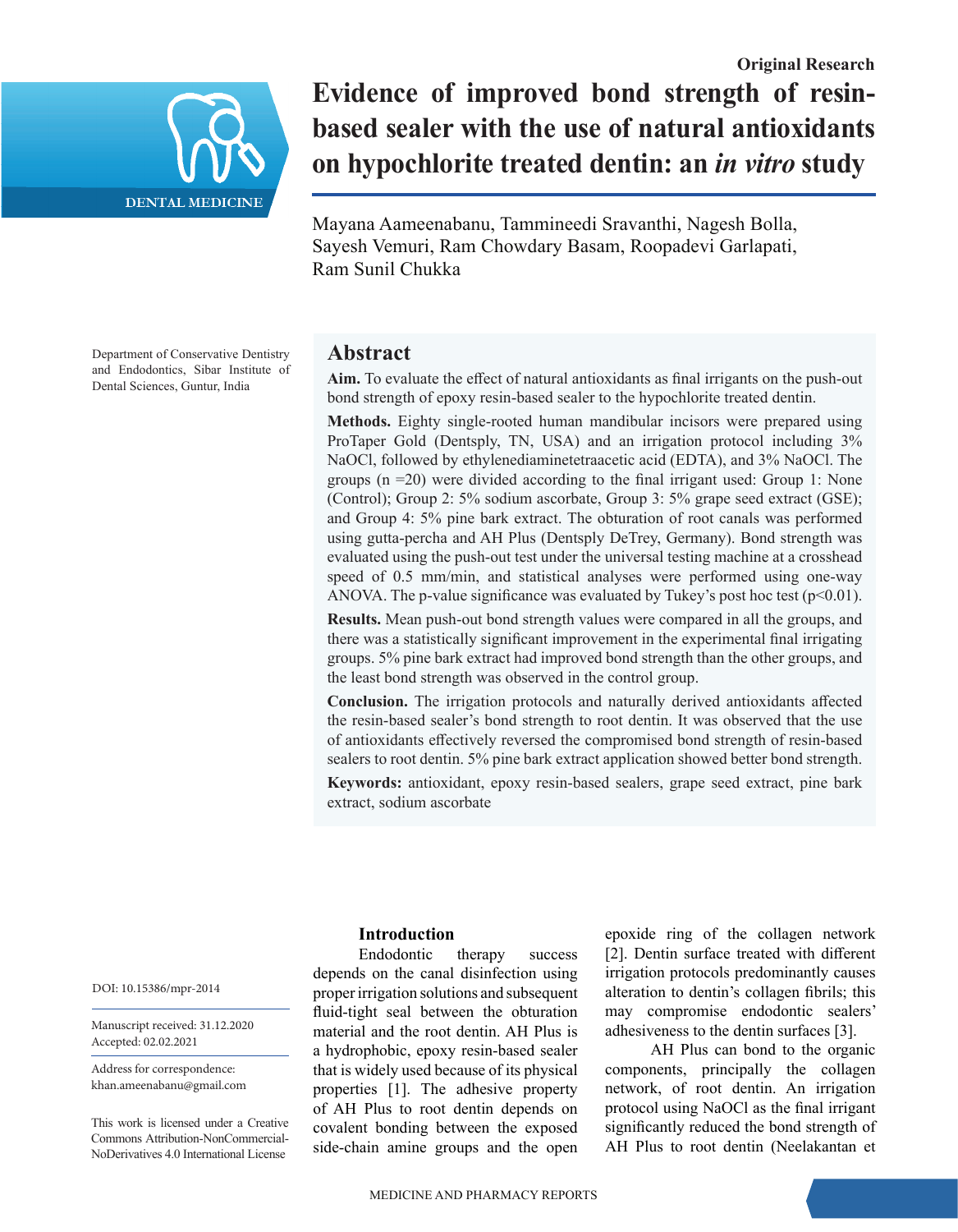al.) [4]. Many other studies have demonstrated that the commonly used irrigating solution NaOCl reduces the bond strength between adhesive materials and dentin [5]. Moreover, it potentially reduces the bond strength of the AH Plus sealer. This may be attributed to residual oxygen species' presence on the dentin, which affects the adhesive material's setting time [6].

The compromised bond strength of NaOCl-treated dentin might be restored by applying antioxidants before the adhesive procedure [7]. These agents interact with the by‑products of NaOCl, resulting in the reversal of the oxidizing effects of NaOCl and neutralization of the dentin surface [5-7].

However, Erhardt et al. [8] reported that some materials benefited from its protective effects, whereas others yielded negligible results. Naturally derived oxidizing agents can chemically modify collagen without damaging biological tissues and improve dentin matrix properties [9].

The aim of the study is to evaluate the effect of 5% sodium ascorbate (SA), 5% grape seed extract (GSE), and 5% pine bark extract (PBE) on the push-out bond strength of epoxy resin sealer to hypochlorite treated root dentin. The null hypothesis is that antioxidants, as a final irrigant, would not reverse the compromised bond strength of epoxy resin-based sealer and root dentin caused by NaOCl.

## **Methods**

#### **Specimen preparation**

After obtaining ethical clearance from the institutional Review Board (238/IRB/SIBAR/2020), eighty non-carious permanent human mandibular incisors extracted due to periodontal reasons with fully developed root apices were selected. All the samples were investigated for the root canal morphology, and teeth with a single canal were included in the study. Each sample was decoronated at the level of cemento-enamel junction perpendicular to the tooth's long axis using a diamond disc at a low speed along with water coolant. The root lengths were standardized to 15 mm. Working length (WL) was established with a size 10 K-file and was set at 1 mm from the apex. A #25 K-file was used to standardize the foramina size. The roots were mounted on the selfcure acrylic resin.

#### **Root canal preparation**

ProTaper gold instruments (Dentsply Tulsa Dental Specialties, Johnson City, TN, USA) were used in a 16:1 gear handpiece and torque-controlled electric motor (X‑Smart Plus; Dentsply). According to the manufacturer's instructions, a consistent rotation speed of 300 rpm was used in a crown‑down manner involving a gentle in‑and‑out motion. Initially, the orifice was enlarged using orifice opener SX. A shaping file (S1) was passed apically within 2 mm of the working length. Later S1 and S2 files were used till the full working length.

The finishing of the apical one third was done by passing the F1 and F2 till the entire working length was reached. Pecking motion was used for instrumentation, and flutes were regularly cleaned to remove debris.

#### **Irrigation protocol**

The irrigation protocols used for all the groups were: 1. 2 ml of 3% NaOCl (prime dental products Pvt

Ltd, Maharashtra, India) after each instrument change.

2. Irrigation using 2 ml of 17% EDTA (MD-Cleanser, META Biomed, Korea) in all groups.

3. 1 ml of 0.9% of saline solution.

4. Irrigation for 3 minutes using 5ml of NaOCl and experimental antioxidant solutions as final irrigation.

The root samples were divided into four groups  $(n =$ 20 each) according to the final irrigation solution.

Group 1: None (Control).

Group 2: 5 ml of 5% sodium ascorbate solution.

Group 3: 5 ml of 5% of grape seed extract solution.

Group 4: 5 ml of 5% of pine bark extract solution.

## **Preparation of solutions**

1.5% sodium ascorbate solution.

5 g of sodium ascorbate (All pure organics, India) was dissolved in 100 ml of distilled water to make a 5% sodium ascorbate solution.

2.5% grape seed extract solution.

5 g of grape seed extract (All pure organics, India) was dissolved in 100 ml of distilled water to make a 5% grape seed extract solution.

3.5% pine bark extract solution.

5 g of pine bark extract (All pure organics, India) was dissolved in 100 ml of distilled water to make a 5% pine bark extract solution.

#### **Root filling procedures**

The samples were dried using 25 size paper points (Dentsply Konstanz, Germany). After root canal preparation, all samples were obturated using the single cone technique with 25/.06 gutta-percha points (Dentsply Konstanz, Germany) and AH Plus sealer (Dentsply DeTrey, Konstanz, Germany) according to the manufacturer's instructions. The obturating material was allowed to set for 2 weeks.

#### **Push-out test**

A 2 mm slice was obtained from the middle third of the root using a microtome from each root. The push-out test was evaluated by applying a load at 0.5 mm/min, which was applied in an apical to coronal direction until the root filling was dislodged from the root slice. The push-out bond strength was measured under a universal testing machine (Instron Corp, Norwood, MA, USA).

#### **Statistical analysis**

The obtained results were statistically analyzed using computer software SPSS version 21.0. One-way analysis of variance (ANOVA) followed by Mann Tukey's Post hoc test was used to analyze the data. Significance was established at p<0.01 level.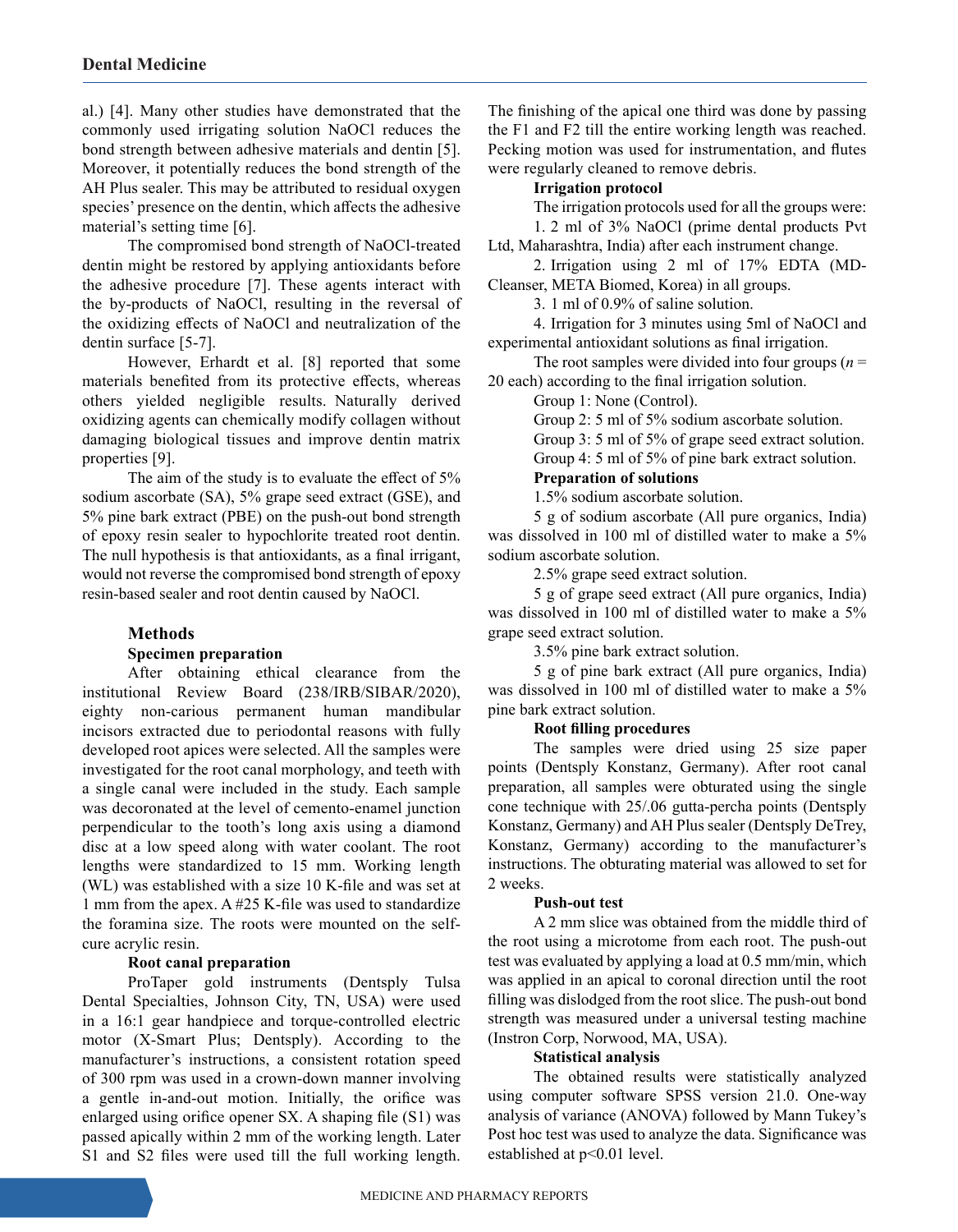| <b>Group</b>      |    | Minimum <sup>1</sup> | <b>Maximum</b> | Mean   | <b>SD</b> | <b>Comparison</b> | p-value    |
|-------------------|----|----------------------|----------------|--------|-----------|-------------------|------------|
| Group-1 (Control) | 20 | 18.809               | 44.666         | 31.761 | 8.334     | G-1 VS G-3, G-4   | p<0.01     |
| Group- $2(SA)$    | 20 | 32.142               | 45.762         | 41.116 | 4.203     | G-2 VS G-1        | $p<0.05^*$ |
| $Group-3(GSE)$    | 20 | 31.843               | 54.456         | 42.251 | 8.077     | G-3 VS G-4        | $p<0.05*$  |
| Group-4 (PBE)     | 20 | 41.559               | 60.929         | 51.572 | 6.452     | $G-4$ VS $G-2$    | $p<0.01*$  |

**Table I.** Comparison of mean push-out bond strength of different groups (MPa) using a one-way ANOVA test and Tukey's post hoc test.

\* P- value significant, SD- Standard deviation, N- no of samples.

## **Results**

The one-way ANOVA revealed that the push-out bond strength was significantly affected by antioxidants as final irrigating solutions ( $p$ <0.01). The mean push-out bond strength values, standard deviation, and p-value significance are shown in table I and figure 1.



Figure 1. Graph representing the comparison of mean push-out bond strength among the groups (MPa).

When comparing the groups, Group 4 pine bark extract showed a statistically significant highest push-out bond strength compared to all other groups. The mean push-out bond strength value of Group 3 was statistically significant with that of Group 4 ( $p$ <0.05) and Group 1  $(p<0.01)$  but not with that of Group 2 (p $>0.05$ ). The mean push-out bond strength value of Group 2 was statistically significant with that of Group  $4$  ( $p<0.01$ ) and Group  $1(p<0.05)$  but not with that of Group 3 (p $>0.05$ ). Group 1 showed the least mean push-out bond strength values than all other groups and was statistically significant  $(p<0.01)$ .

### **Discussion**

Failure in the endodontic therapy occurs due to inadequate fluid-tight seal between the obturating material and the root dentin. Microleakage occurs due to bond failure between the epoxy resin-based sealer and the root dentin. Several studies described the adverse effects of NaOCl on dentin, which includes promoting structural changes in organic dentin components (mainly collagen) [10], and its impact on the mechanical properties, such as reducing the flexural strength and elastic modulus of dentin [11]. Similar reduction in the AH Plus sealer bond strength was

observed in Group 1 of the present study, which may be attributable to the release of residual oxygen species from NaOCl on the root dentin [6]. To overcome this problem, different techniques have been proposed to treat root dentin [12]. Antioxidants such as sodium ascorbate (SA) and oligomeric proanthocyanidin complexes (OPC) have been demonstrated to reverse oxidants' adverse effects and preserve resin-dentin bond integrity.

SA is a biocompatible and nontoxic antioxidant (salt of ascorbic acid-vitamin C) able to reduce a wide variety of oxidizing compounds, mainly free radicals [13]. In the present study, SA (Group 2) showed statistical significance compared to the control group. SA solution reduces the residual free radicals from the interior of the dentinal tubules [14] and dentin matrix [15]. SA reverses the denaturing effect of acid etching, NaOCl, or  $H_2O_2$  on dentin collagen. It is a potent inhibitor of matrix metalloproteinases (MMPs). Hence, it protects against the longterm degradation of the resin-based materials and dentin interface [16]. Khoroushi et al. [17] also indicated that the treatment with SA solution improved the bond strength of fiber posts to dentin.

Group 2 specimens could not reverse the push-out bond strength as much as that of Group 4, which was in accordance with the studies that confirmed the antioxidant potential and the free radical scavenging ability of OPCs are 20 times greater than those of vitamin E and 50 times greater than those of vitamin C (Fine AM [18] and Stokes et al. [19]).

OPCs exhibited 78-81% inhibition of superoxide anion and hydroxyl radical. Under similar conditions, vitamin C inhibited these two oxygen free radicals by approximately 12-19%, while Vitamin E inhibited the two radicals by 36-44% (Bagchi et al. [20]). OPCs present in natural antioxidants like grape seed extract and pine bark extract have free radical scavenging activity [21]. OPCs are a class of polyphenolic bioflavonoids most commonly found in fruits and vegetables, free radical scavenging and antioxidant activity. They also have antibacterial, antiviral, anti-inflammatory, antiallergic, anticarcinogenic, and vasodilatory actions [18].

Grape seed extract consists of OPCs in the form of monomeric phenolic compounds such as catechin, epicatechin, and epicatechin-3-0-gallate and free flavanol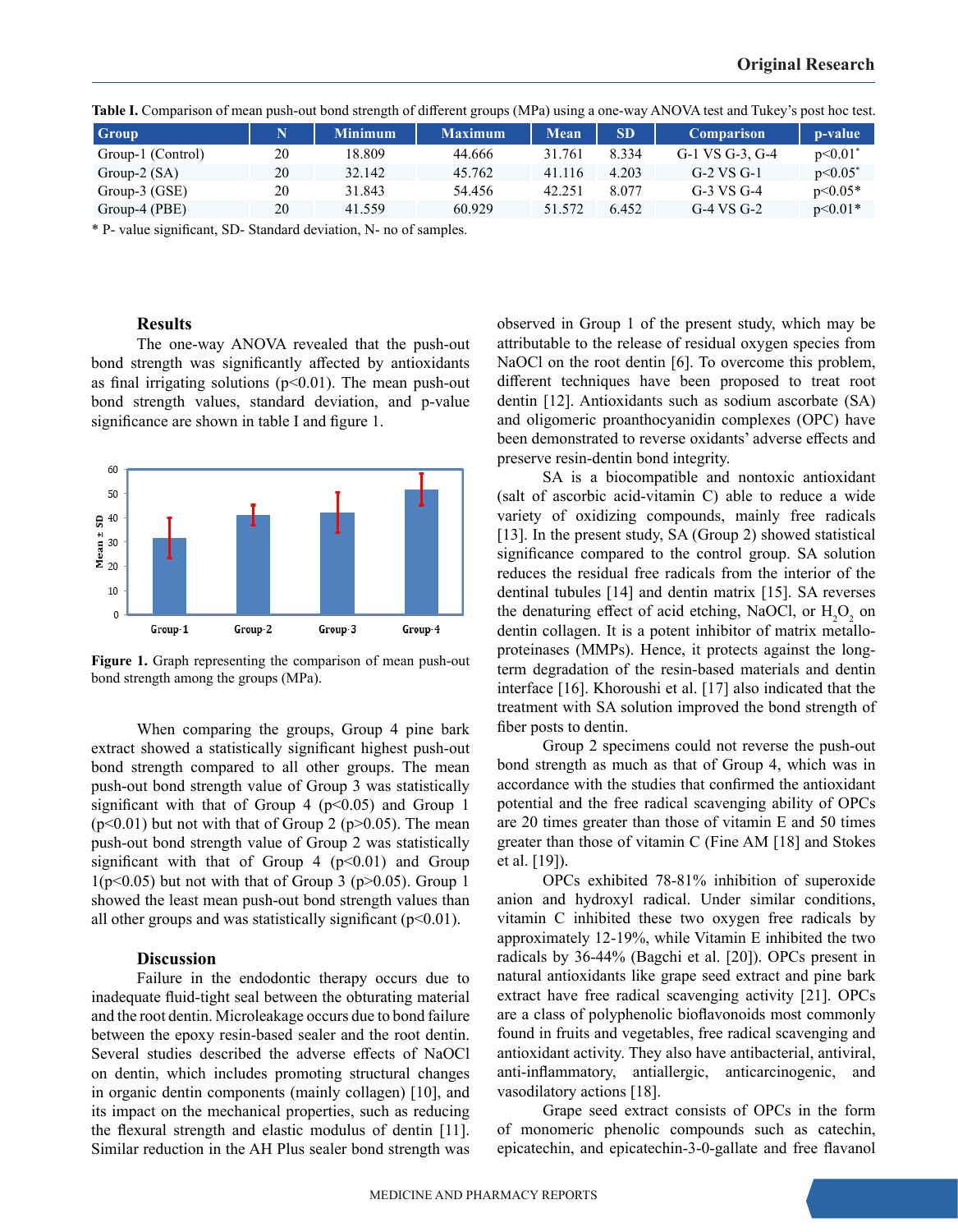monomers [22]. Pine bark extract consists of phenolic compounds generally divided into monomers like catechin, epicatechin, taxifolin, and compacted flavonoids like oligomeric to polymeric proanthocyanidins [23]. Group 4 showed a statistically higher significant mean POBS value than Group 3. The difference in the antioxidant activity might be attributed to their different phenolic compositions, which is in accordance with a study conducted by Subramonian et al. [24]. OPCs (grape seed extract and pine bark extract) reacts with free radicals (e.g., oxygen) generated by the degradation of NaOCl, thereby neutralizing them within the dentin in which they are trapped. Oligomeric proanthocyanidin complex (OPC) contains multiple electron donor sites (hydroxyl sites) that bind to unstable molecules called free radicals by donating its hydrogen atoms [18]. The presence of gallic acid also increases the free radical scavenging activity by esterification of epicatechin [25].

Antioxidants can return the oxidized dentin substrate's redox potential, thereby facilitating the usual setting of the adhesive materials [26]. Furthermore, bioactive compounds derived from OPC (including GSE and PBE) improved the dentin matrix's mechanical properties, impaired biodegradation. It inhibited the action of proteases associated with extracellular matrix breakdown [9]. The interaction between OPC and collagen fibrils involves the formation of complexes that are predominantly stabilized by hydrogen bonding between carbonyl and hydroxyl functional groups of phenols and amide linkages [27].

The treatment of root dentin with OPC could reduce the demineralized dentin matrix's biodegradability and increase the durability between the resin‑based sealer and root dentin. OPC rich extracts can also inhibit the activities of MMP and cysteine cathepsins to a greater extent [28]. Besides, the anti-inflammatory and antibacterial properties of OPC are favorable characteristics that could be beneficial in root canal therapies [29].

#### **Limitations**

As it was an *in vitro* study, the direct estimation of these results to the clinical application requires further *in vivo* studies.

## **Conclusion**

Within the limitations of this *in vitro* study, it can be concluded that the use of antioxidants as final irrigating solutions can reverse the reduced bond strength of epoxy resin-based sealers to root dentin. The use of 5% pine bark extracts significantly increases epoxy resin-based sealers' bond strength to root dentin compared to no antioxidant therapy.

#### **References**

1. Versiani MA, Carvalho-Junior JR, Padilha MI, Lacey S, Pascon EA, Sousa-Neto MD. A comparative study of

physicochemical properties of AH Plus and Epiphany root canal sealants. Int Endod J. 2006;39:464-471.

- 2. Fisher MA, Berzins DW, Bahcall JK. An in vitro comparison of bond strength of various obturation materials to root canal dentin using a push-out test design. J Endod. 2007;33:856- 858.
- 3. Cecchin D, Farina AP, Bedran-Russo AK. The effects of endodontic substances and naturally reducing agents on the bond strength of epoxy resin-based sealer to root dentin. J Conserv Dent. 2017;20:302-306.
- 4. Neelakantan P, Subbarao C, Subbarao CV, De-Deus G, Zehnder M. The impact of root dentine conditioning on sealing ability and push-out bond strength of an epoxy resin root canal sealer. Int Endod J. 2011;44:491-498.
- 5. Lai SC, Mak YF, Cheung GS, Osorio R, Toledano M, Carvalho RM, et al. Reversal of compromised bonding to oxidized etched dentin. J Dent Res. 2001;80:1919-1924.
- 6. Morris MD, Lee KW, Agee KA, Bouillaguet S, Pashley DH. Effects of sodium hypochlorite and RC-prep on bond strengths of resin cement to endodontic surfaces. J Endod. 2001;27:753-757.
- 7. Pimentel Corrêa AC, Cecchin D, de Almeida JF, Gomes BP, Zaia AA, Ferraz CC. Sodium Thiosulfate for Recovery of Bond Strength to Dentin Treated with Sodium Hypochlorite. J Endod. 2016;42:284-288.
- 8. Erhardt MC, Osorio R, Viseras C, Toledano M. Adjunctive use of an anti‑oxidant agent to improve resistance of hybrid layers to degradation. J Dent. 2011;39:80-87.
- 9. Castellan CS, Bedran-Russo AK, Karol S, Pereira PN. Long-term stability of dentin matrix following treatment with various natural collagen cross-linkers. J Mech Behav Biomed Mater. 2011;4:1343-1350.
- 10. Moreira DM, Almeida JF, Ferraz CC, Gomes BP, Line SR, Zaia AA. Structural analysis of bovine root dentin after use of different endodontics auxiliary chemical substances. J Endod. 2009;35:1023-1027.
- 11. Mai S, Kim YK, Arola DD, Gu LS, Kim JR, Pashley DH, et al. Differential aggressiveness of ethylenediamine tetraacetic acid in causing canal wall erosion in the presence of sodium hypochlorite. J Dent. 2010;38:201-206.
- 12. Turk T, Kaval ME, Şen BH. Evaluation of the smear layer removal and erosive capacity of EDTA, boric acid, citric acid and desy clean solutions: an in vitro study. BMC Oral Health. 2015;15:104.
- 13. Jena K, Pandey JP, Priya A, Kundu P, Sinha AK, Yadav H, et al. Generation of cytotoxic molecules and oxidative stress in haemolymph of pebrinised tasar silkworm Antheraea mylitta Drury. J Environ Biol. 2016;37:43-48.
- 14. Sharafeddin F, Farshad F. The Effect of Aloe Vera, Pomegranate Peel, Grape Seed Extract, Green Tea, and Sodium Ascorbate as Antioxidants on the Shear Bond Strength of Composite Resin to Home-bleached Enamel. J Dent (Shiraz). 2015;16:296-301.
- 15. Talebian R, Khamverdi Z, Nouri M, Kasraei S. Effect of ascorbic acid on bond strength between the hydrogen peroxide-treated fiber posts and composite resin cores. J Conserv Dent. 2014;17:220-224.